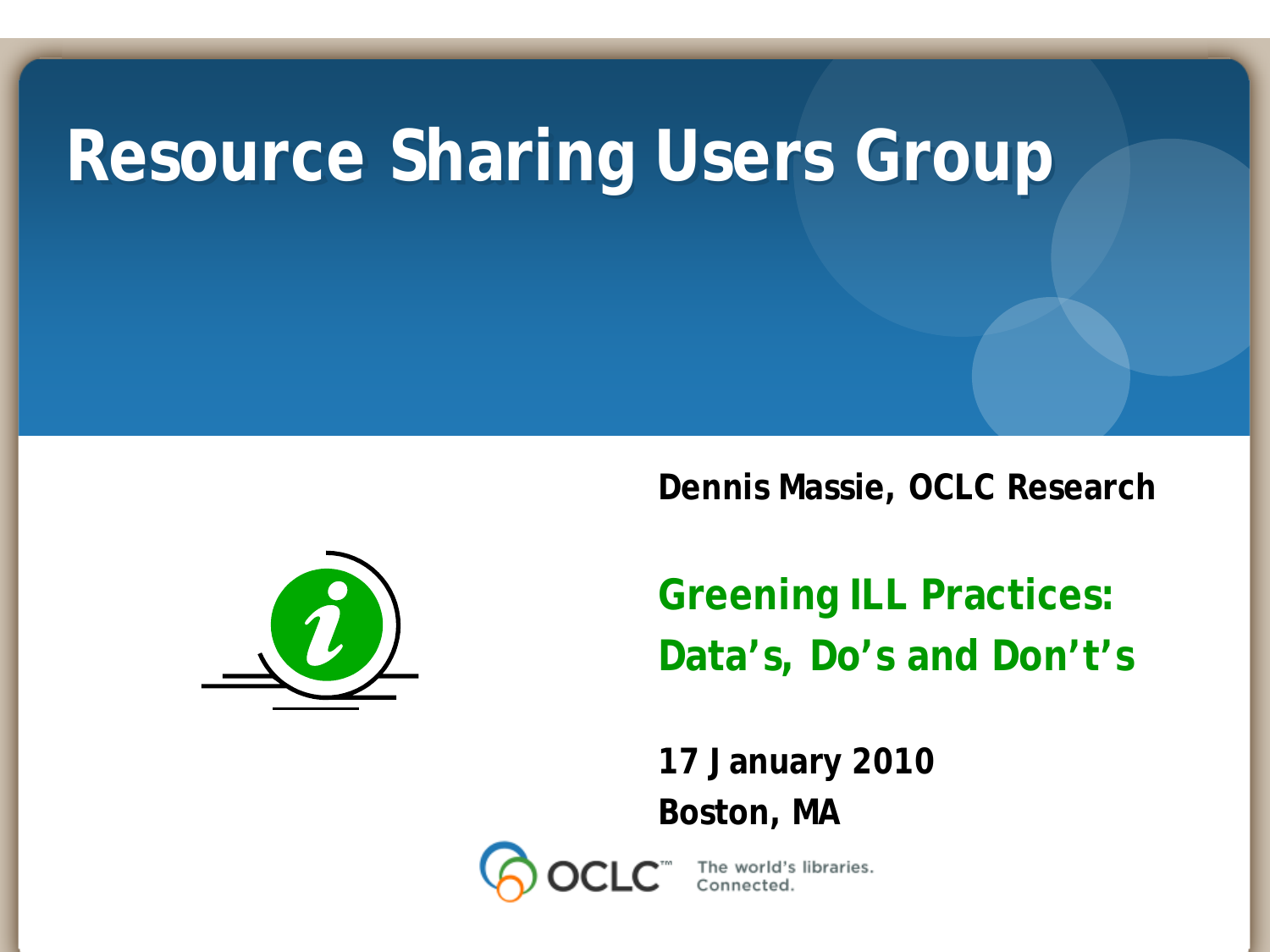## **Bring on the Experts**





## • California Environmental Associates

- *[www.ceaconsulting.com](http://www.ceaconsulting.com/)*
- 3-month study
- Goal: reduce carbon footprint of entire resource sharing system
- Emphasis on affordability
- Inspired by Karen Bucky, Clark Art Institute, SEG
- Funded by OCLC Research and OCLC Delivery Services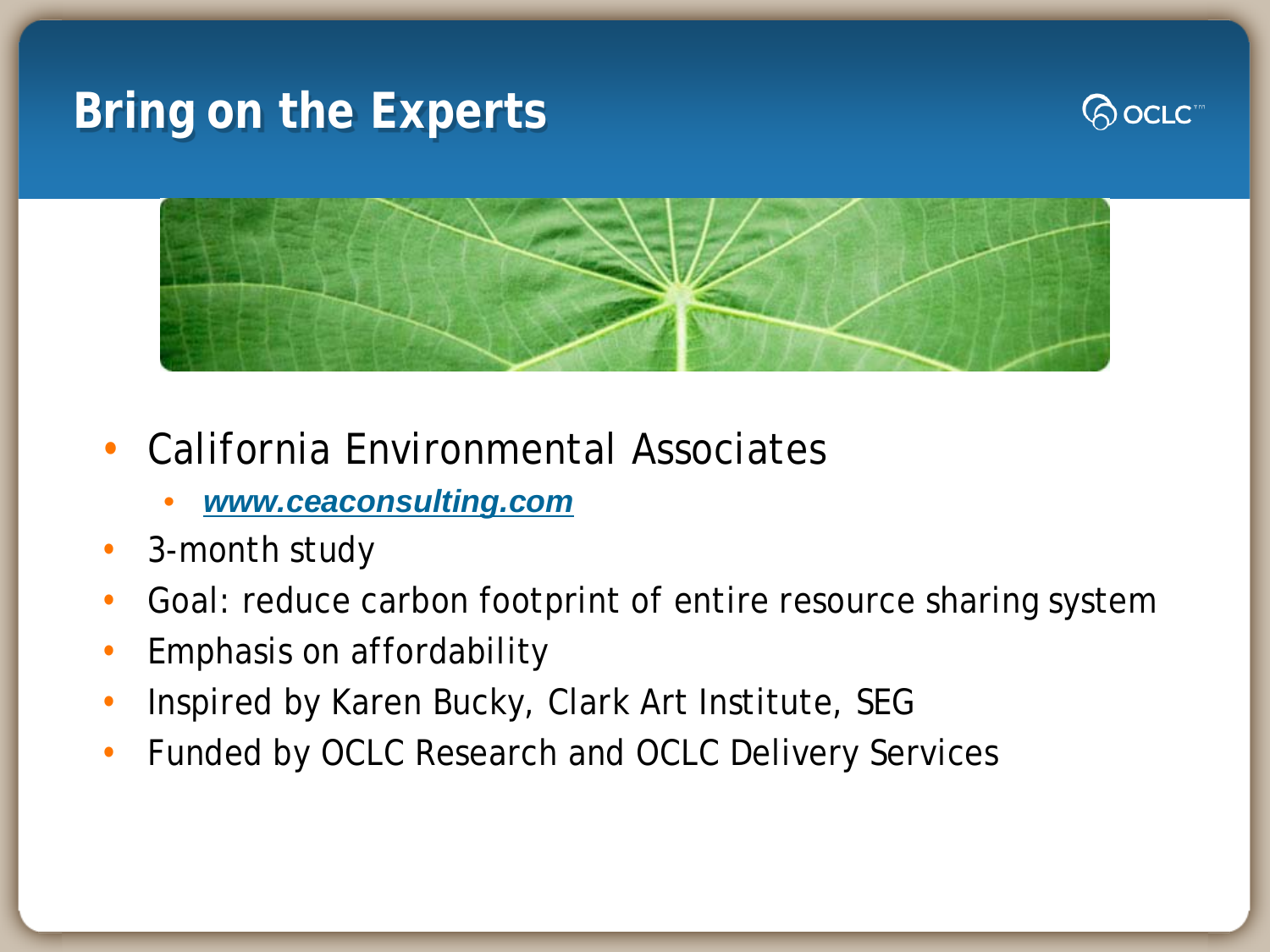## **Assignment: Green**



- **CEA's task:** CEA was engaged to measure the environmental impacts associated with ILL lending processes and recommend improvement options
- **Methodology:**
	- Interviewed 12 representative research, art and public libraries within the OCLC system to identify best practices
	- Interviewed shipping, packaging, and library experts
	- Toured a large academic library and business school library to understand lending processes
	- Collected data from 10 libraries on consortia arrangements, shipping methods and guidelines, and packaging material composition and sourcing
	- Determined per book-mile greenhouse gas emissions and associated impacts from packaging, shipping, and paper use for 4 lending institutions
	- Recommended improvement options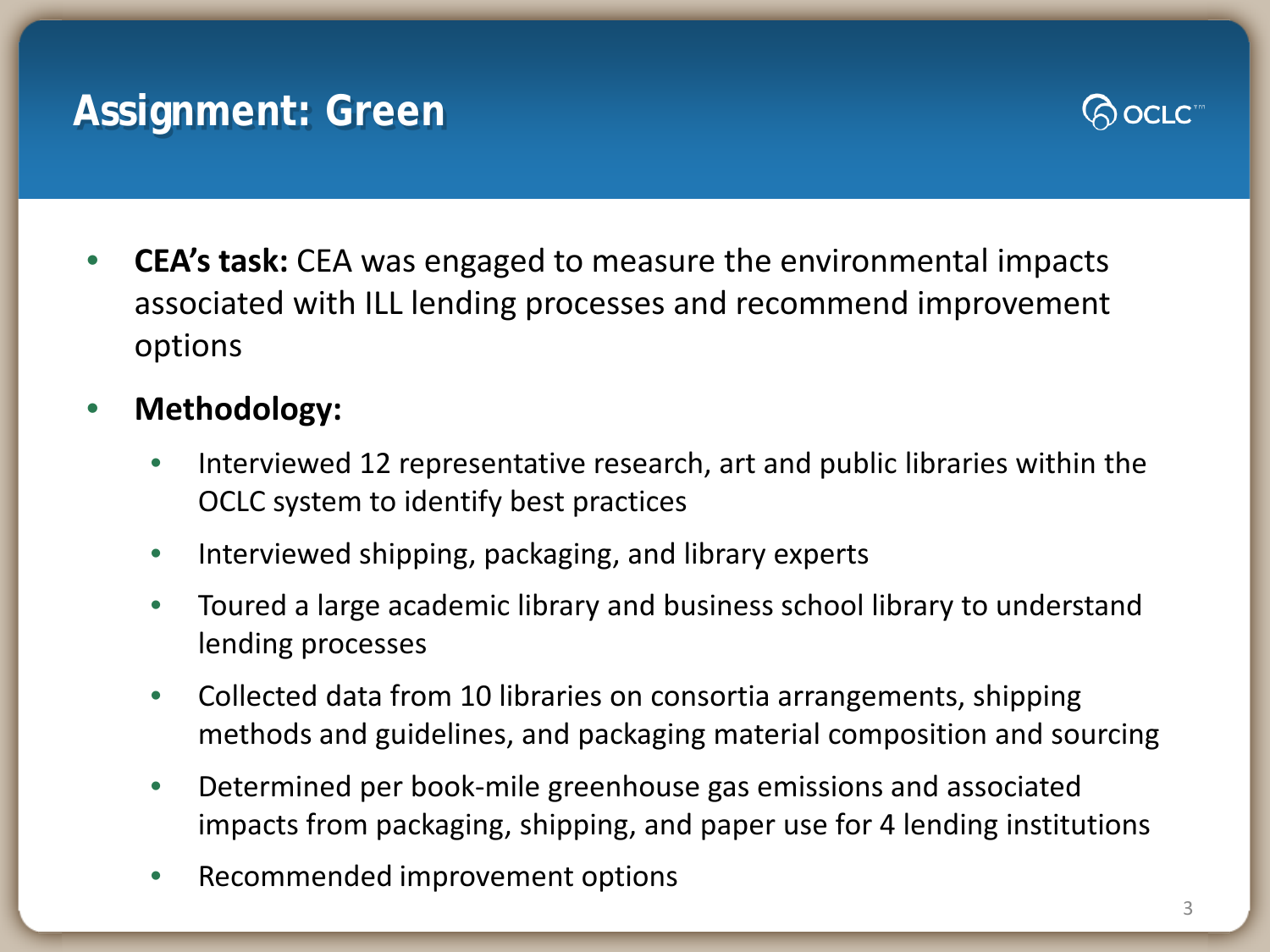## **As we already know, ILL'ers rock**



- **Libraries are already doing a lot to be green**:
	- Reusing packaging materials
	- Bundling outgoing shipments
	- Sourcing books from local institutions
- **The biggest opportunity** to improve the environmental profile of the ILL system is for libraries across the system to adopt the best practices in packaging and shipping practiced by surveyed libraries
- **The ILL Greening Toolkit** will contain lists of these best practices.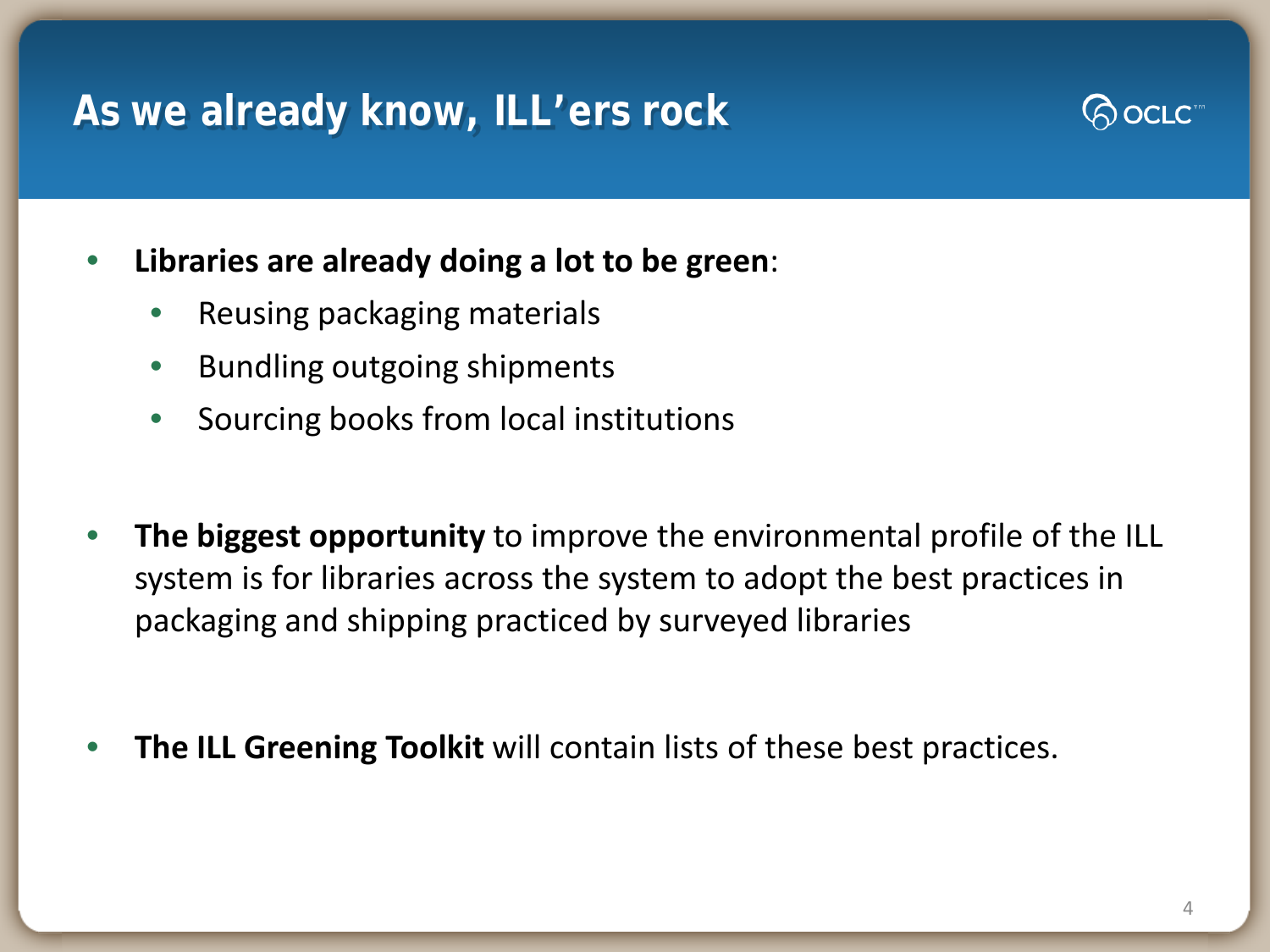## **Environmental impacts: contributing factors**

るocrc<sub>™</sub>

Key factors that contribute to the impacts from packaging, shipping, waste, and paper use:

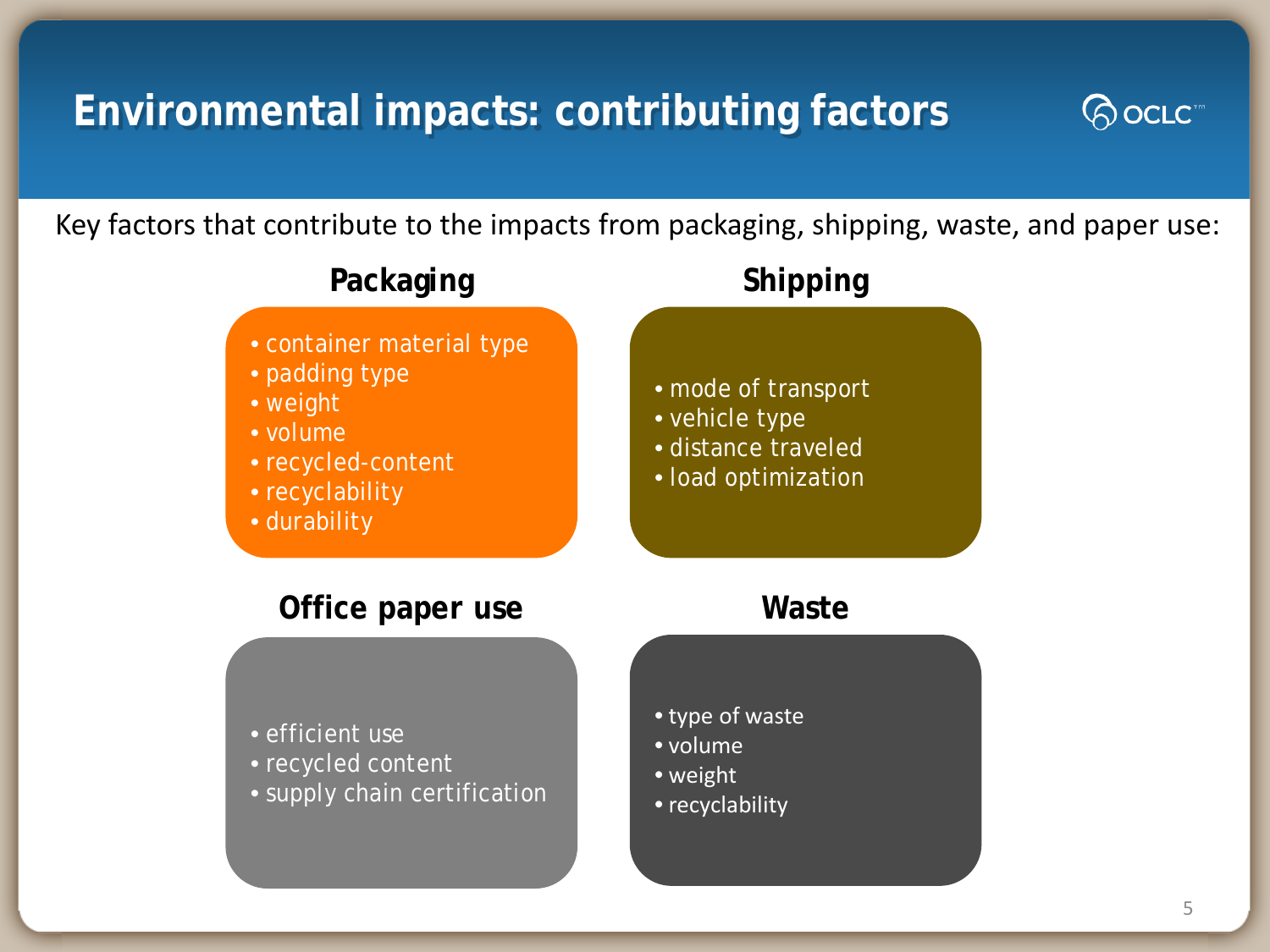## **Environmental impacts: packaging, shipping, waste**



**Environmental impacts from ILL material distribution logistics have 3 major components:**

- **Packaging material production** (**51%** of total GHG emissions per package)
- **Shipping operations** (**48%** of GHG emissions per package)

**Waste disposal** (**1%** of GHG emissions per package)

.

**1 2**

**3**



*Source:* Franklin Associates, 2004. Life Cycle Inventory of Packaging Options for Shipment of Retail Mail-Order Soft Goods and internal CEA analysis. See back-up slide 34 for detail on GHG emissions breakdown for packaging, shipping, and waste.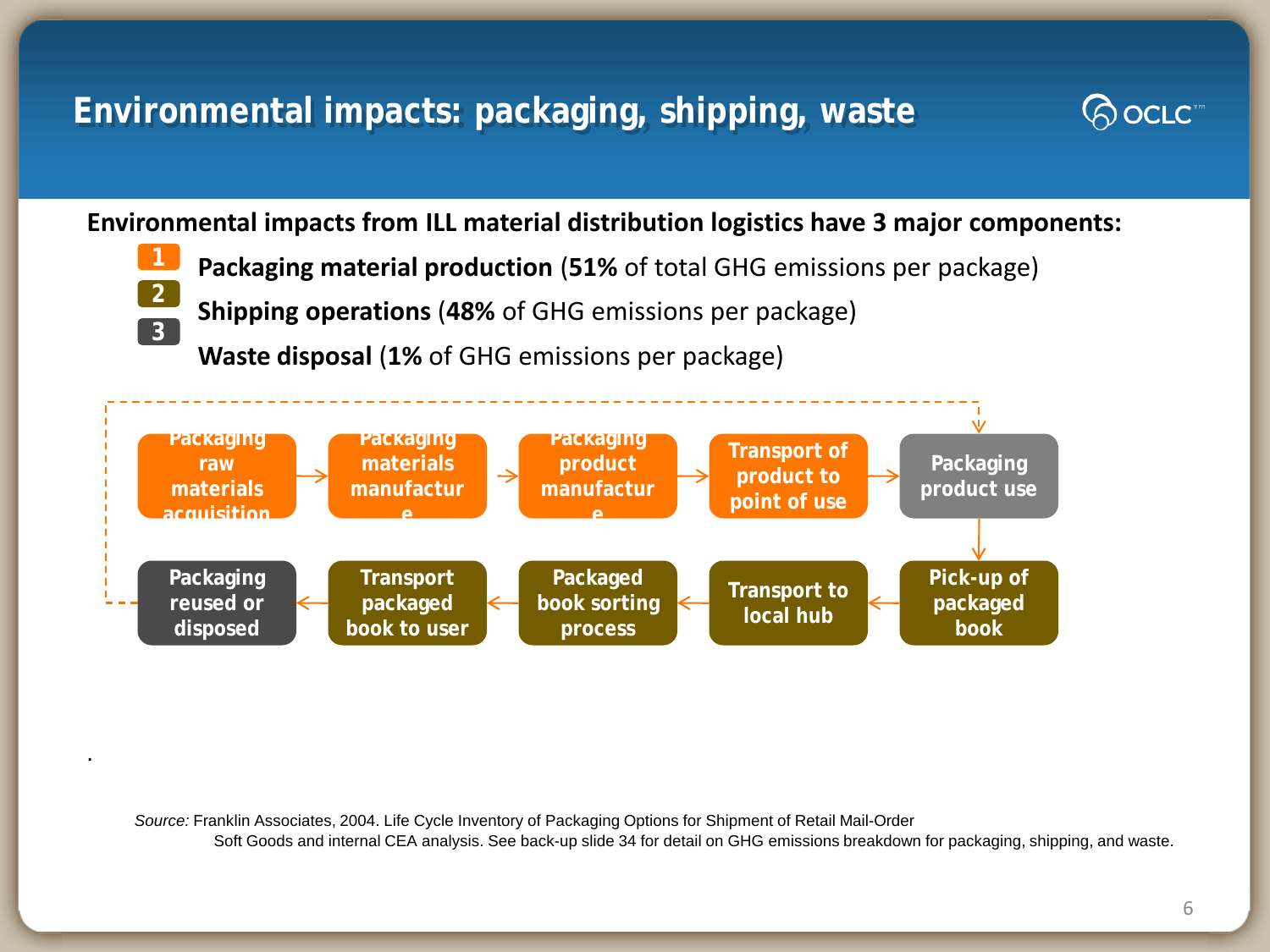## **Environmental impacts: office paper use**



7

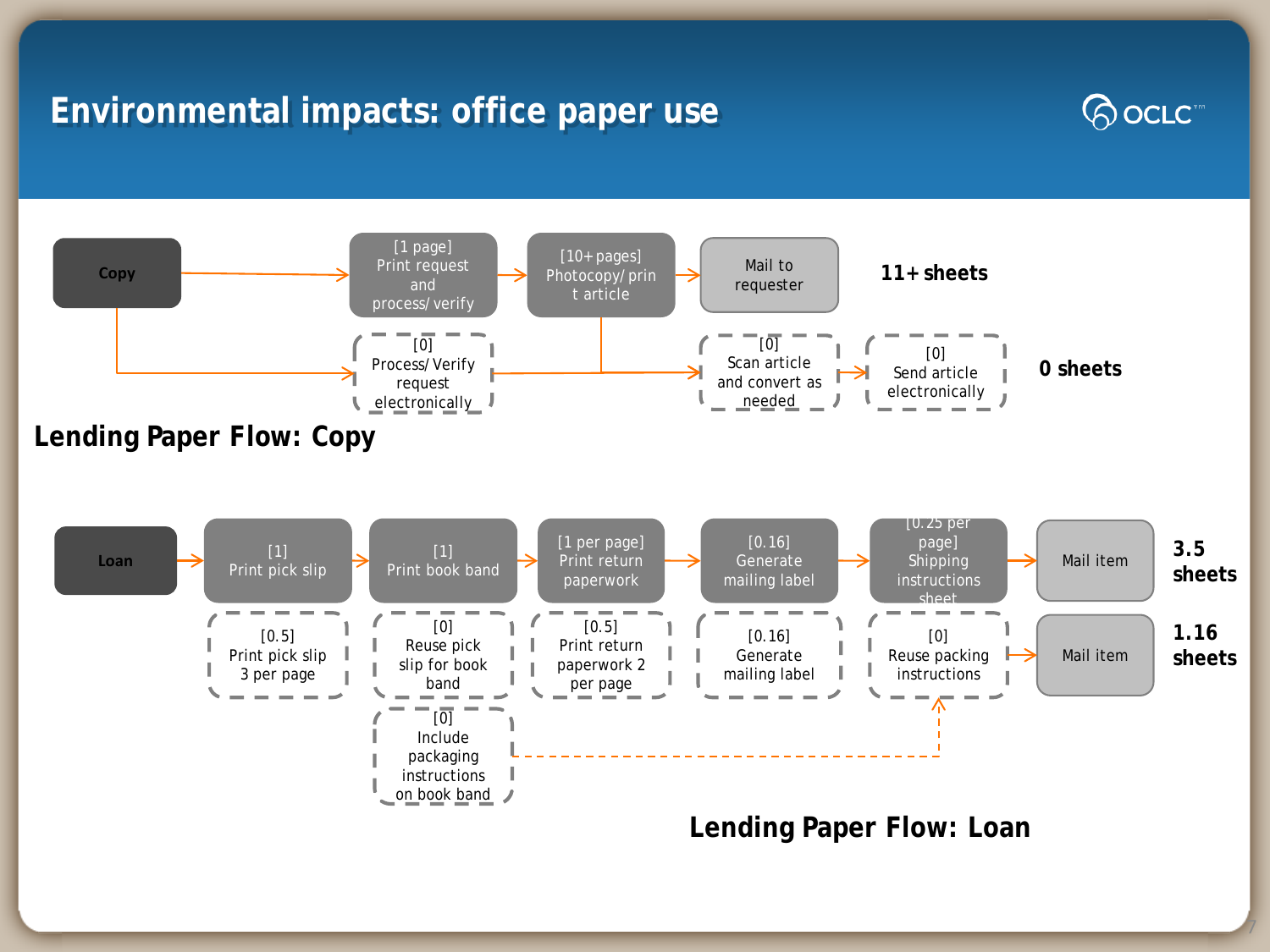## **Environmental impacts: office paper use**

## SOCLC<sup>T</sup>

#### **Paper facts**

**By reducing loan paperwork from 3.5 to 1.16 pieces** of paper, a mid-size library with a volume of 10,000 loans per year would reduce paper use by 234 lbs per year, and

- Save 3 million BTUs of energy
- Stop 688 lbs CO<sub>2</sub>e from being emitted
- Reduce 2,600 gallons of wastewater
- Prevent the creation of 223 lbs of solid waste

**By reducing article paper use from 11 (or more) to 0 pieces** of paper, a mid-size library with a volume of 5,000 requests would reduce paper use by 550 lbs per year, and

- Eliminate about 1 ton of wood use or 7 trees
- Save 8 million BTUs of energy
- Stop 1,618 lbs  $CO<sub>2</sub>e$  from being emitted
- Reduce 6,110 gallons of wastewater
- Prevent the creation of 525 lbs of solid waste

**Best Practice:** One university's ILL staff saves paper and staff time using a unique loan request template that doubles as a pick slip and return paperwork. They print it on special sheets that are half label, half copy paper, so outgoing and incoming mailing labels are also printed in one step, using only one piece of paper total.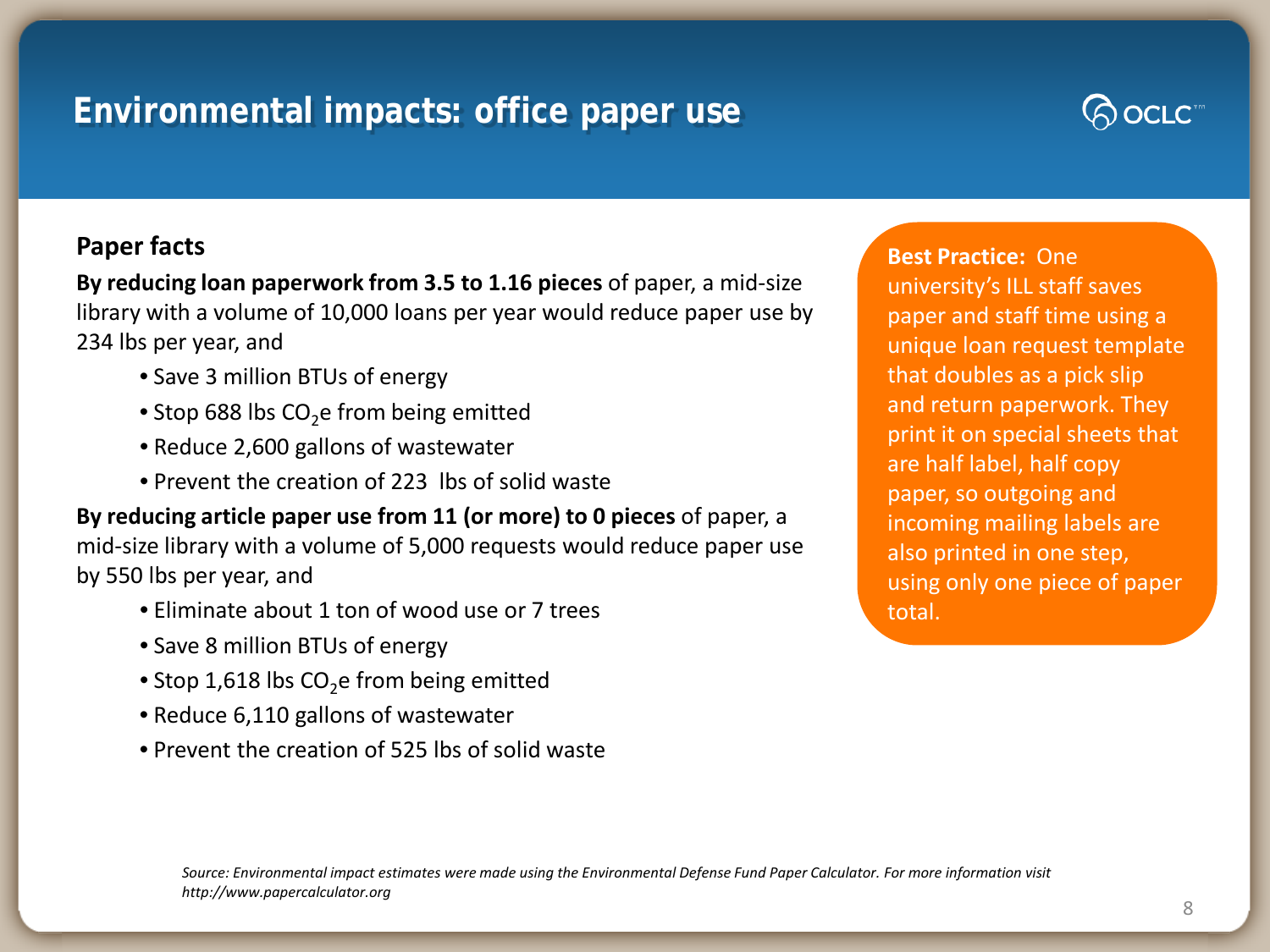## **Environmental impact analysis – Overview**



| <b>Institution</b>                   | <b>University A</b> | Art Museum Library | <b>University B</b> | <b>University C</b> |
|--------------------------------------|---------------------|--------------------|---------------------|---------------------|
| Loan volume (returnables)            | 10,143              | 471                | 2,714               | 34,559              |
| Book Miles Traveled (000s)           | 12,118              | 671                | 6,069               | 33,864              |
| Total Emissions (Ib $CO2e$ )         | 4,306               | 377                | 3,880               | 31,731              |
| Shipping Emissions (Ib $CO2$ )       | 4,129               | 329                | 2,768               | 17,983              |
| Packaging Emissions<br>(lb $CO2e*$ ) | 176                 | 48                 | 1,112               | 13,748              |

- 24,000 lb CO<sub>2</sub>: Emissions from the energy use of a single family home in one year
- 11,013 lb CO<sub>2</sub>: Emissions from the average car
- **196 lb CO**<sub>2</sub>: Emissions from a ten gallon tank of gasoline

**Note:** This analysis covers the roundtrip impact of ILL lending operations at each institution. Borrowing was excluded from this calculation to avoid doublecounting of emissions. Shipping and some packaging impacts would be considered within an organization's Scope 3 emissions.

\*Packaging impacts are calculated in carbon dioxide equivalents (CO2e), incorporating the impacts of methane and nitrous oxide (greenhouse gases significant in the production of packaging materials);  $CO<sub>2</sub>e$  information was not available for the shipping impact calculation, therefore  $CO<sub>2</sub>$  impacts alone were calculated.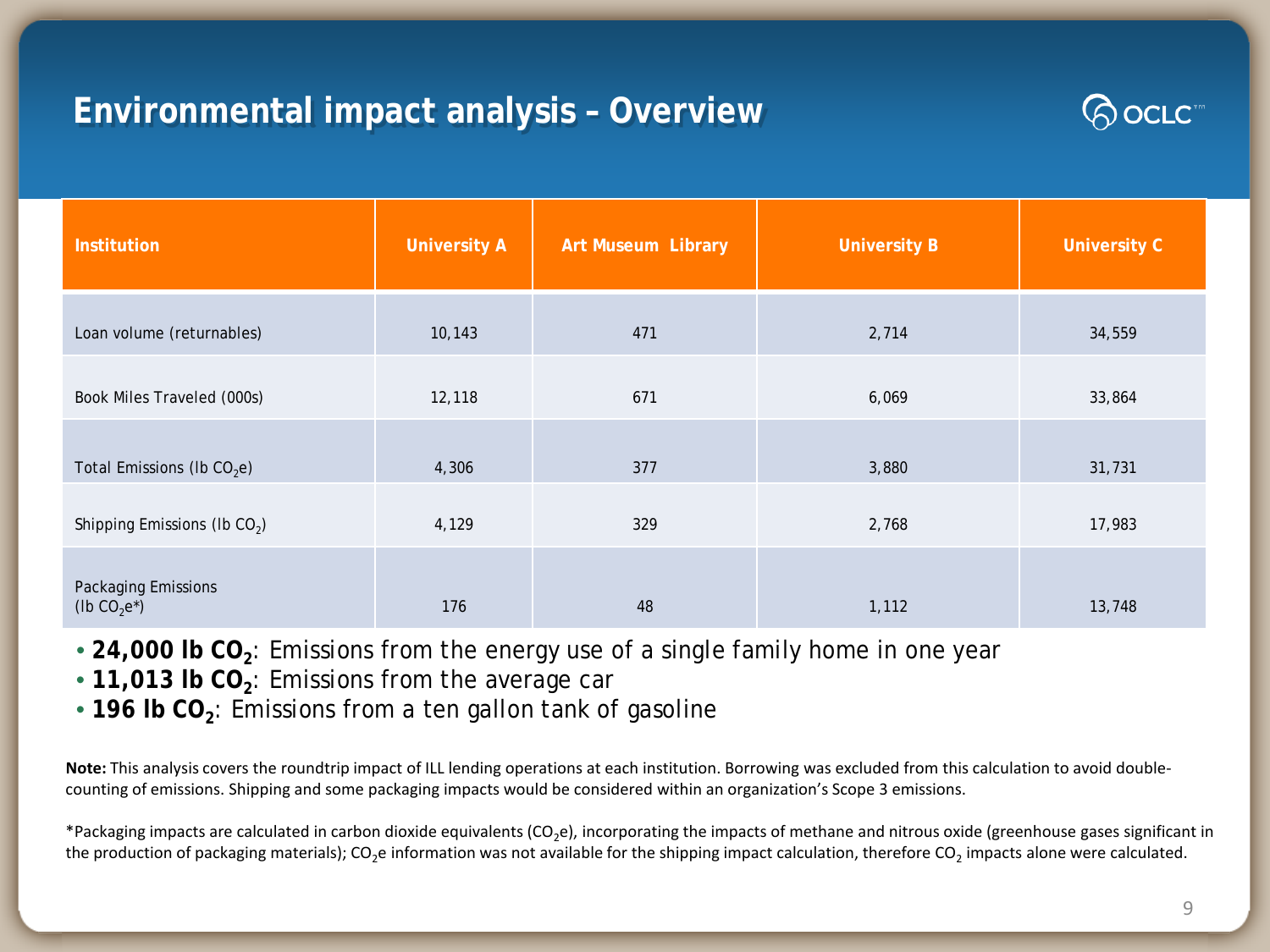## **Observations: Packaging**



| <b>Institution</b>                                | <b>University A</b> | <b>Art Museum Library</b> | <b>University B</b> | <b>University C</b> |
|---------------------------------------------------|---------------------|---------------------------|---------------------|---------------------|
| <b>Packaging Emissions</b><br>(lbs $CO2e$ )       | 176                 | 48                        | 1,112               | 13,748              |
| Packaging Emissions<br>(lbs $CO2e$ per 100 books) | 2                   | 10                        | 41                  | 40                  |
| Packaging % of total emissions                    | 4%                  | 13%                       | 29%                 | 43%                 |

- **Reusing materials is key.** University B and University C have highest packaging per book emissions because both use new boxes to ship all materials.
- **Reusable courier bags and bins help to reduce packaging emissions.** The Art Museum's per book mile emissions are higher than University A's because the Art Museum is not a member of a regional resourcesharing consortium, while University A's local courier provides reusable packaging.
- **For new materials, choose less energy intensive products.** University A, which has the lowers per book mile emissions, reuses a large quantity of packaging materials, especially boxes. For new materials, it purchases jiffy mailers which require less energy to produce than boxes.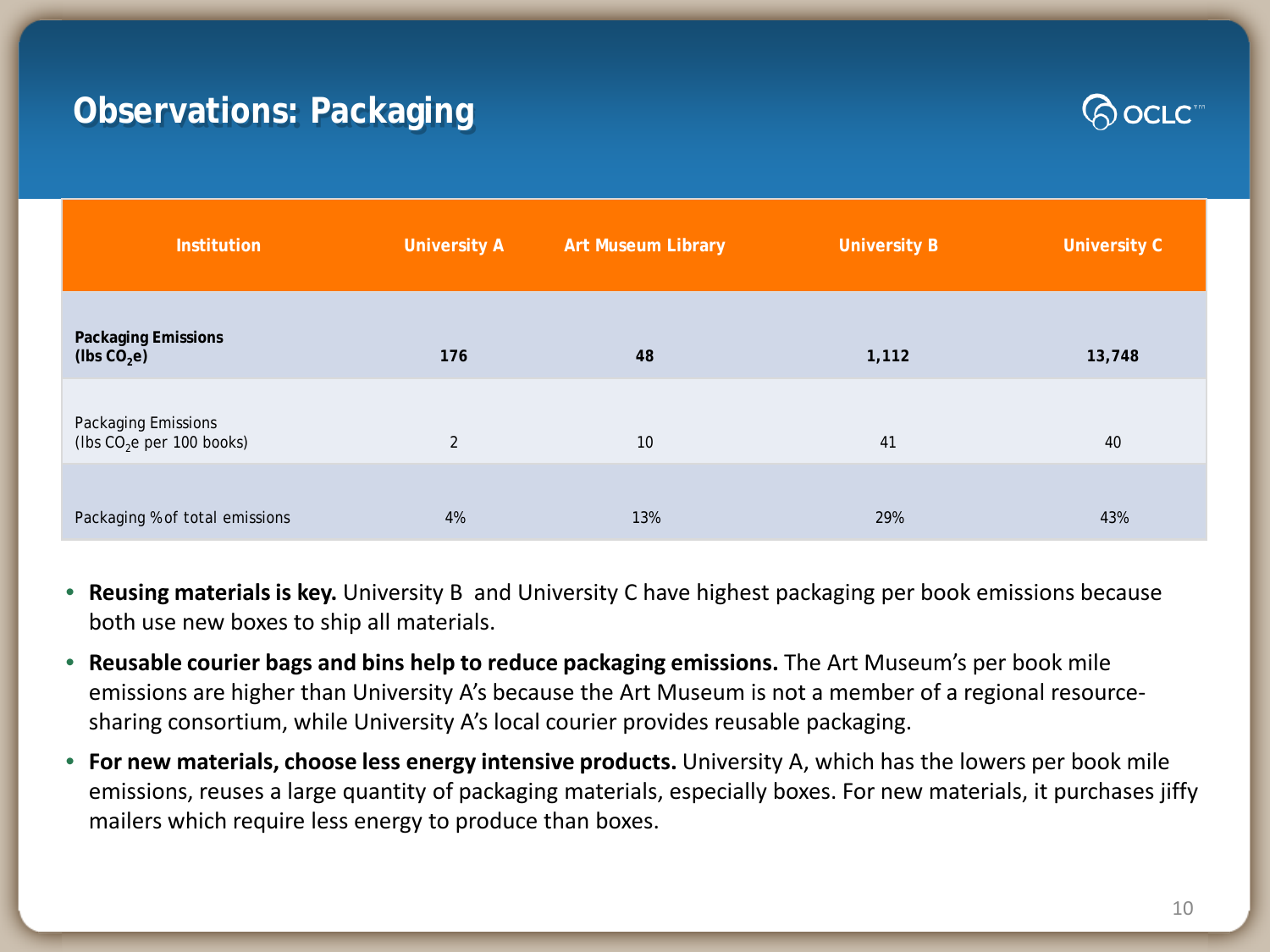## **Emissions intensity of packaging choices**

*Source: Franklin Associates, 2004.* Life Cycle Inventory of Packaging Options for Shipment of Retail Mail-Order<br>Soft Goods. Franklin Associates, 2004. Life Cycle Inventory of Packaging Options for Shipment of Retail Mail-Order

Soft Goods.



 $\bigotimes \mathsf{OCLC}^m$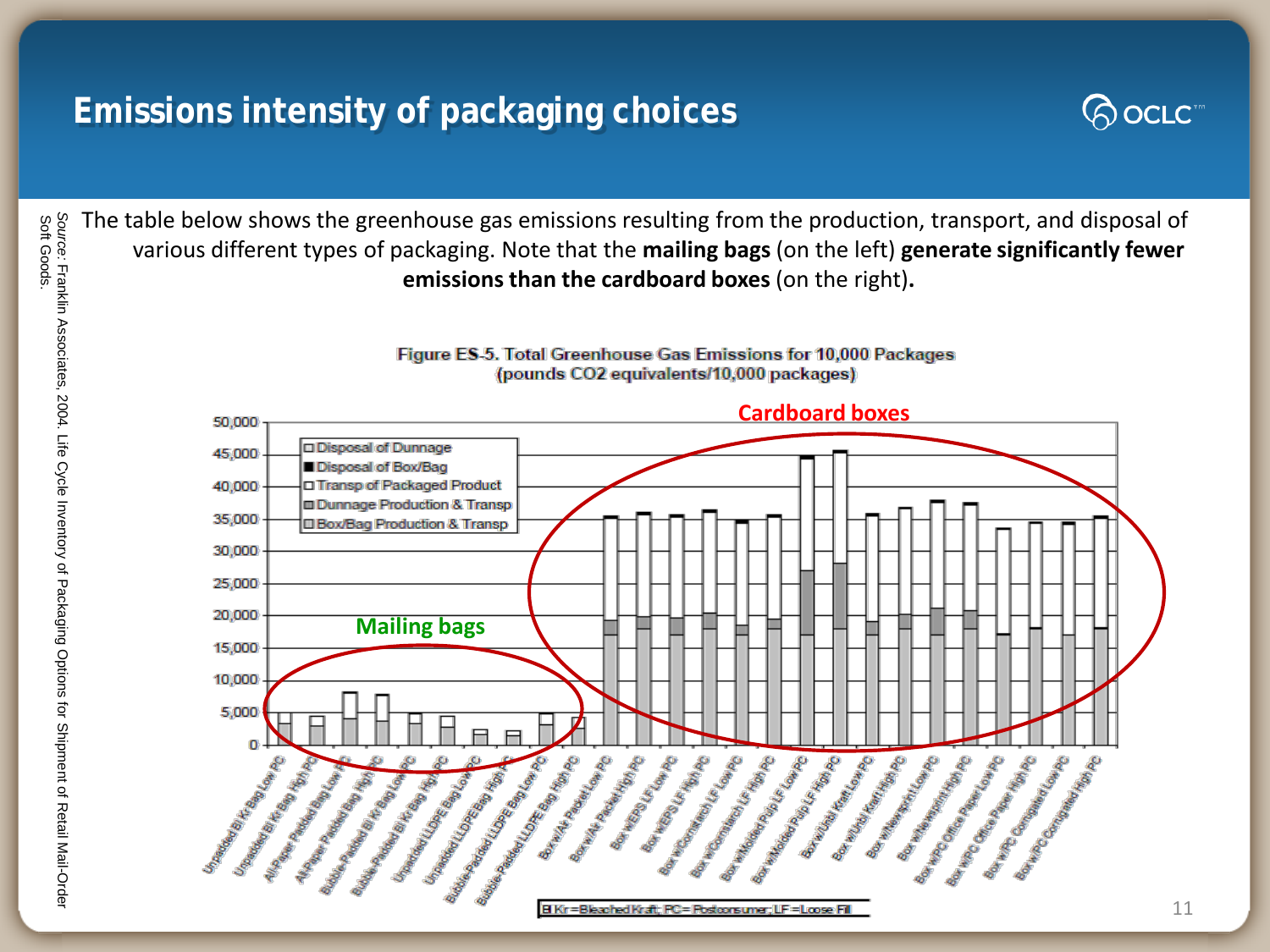## **Observations: Shipping**



| Institution                                                  | <b>University A</b> | <b>Art Museum Library</b> | <b>University B</b> | <b>University C</b> |
|--------------------------------------------------------------|---------------------|---------------------------|---------------------|---------------------|
| Shipping Emissions (Ibs $CO2$ )                              | 4,129               | 329                       | 2,768               | 17,983              |
| <b>Shipping Emissions</b><br>(lbs $CO2$ per 100 Book-Miles*) | 0.034               | 0.049                     | 0.046               | 0.053               |
| Shipping % of total emissions                                | 96%                 | 87%                       | 71%                 | 57%                 |

- **Aggregate materials to minimize shipments.** The Art Museum and University B primarily use boxes to ship loans; however, the Museum's per book-mile shipping emissions are higher because it aggregates shipments less frequently than University B (due to the Museum's smaller volume of loans).
- **Minimize package size.** University A has the lowest ground shipping emissions. It uses 60% bags to ship materials, compared to other libraries that use primarily boxes. Bags take up less space on the truck and can therefore help reduce carbon emissions and shipping costs.
- **Packaging size matters for courier shipments as well.** Totes occupy approximately 4.5 times as much space as nylon bags. For example, University A's courier uses nylon bags while C's uses totes.
- **Ground transportation produces fewer emissions that air.** Even though University A ships nearly 3 times fewer book-miles by air than by courier, its emissions from air shipping are nearly 3 times higher.

\*This represents the emissions from moving 100 books 1 mile, or moving 1 book 100 miles.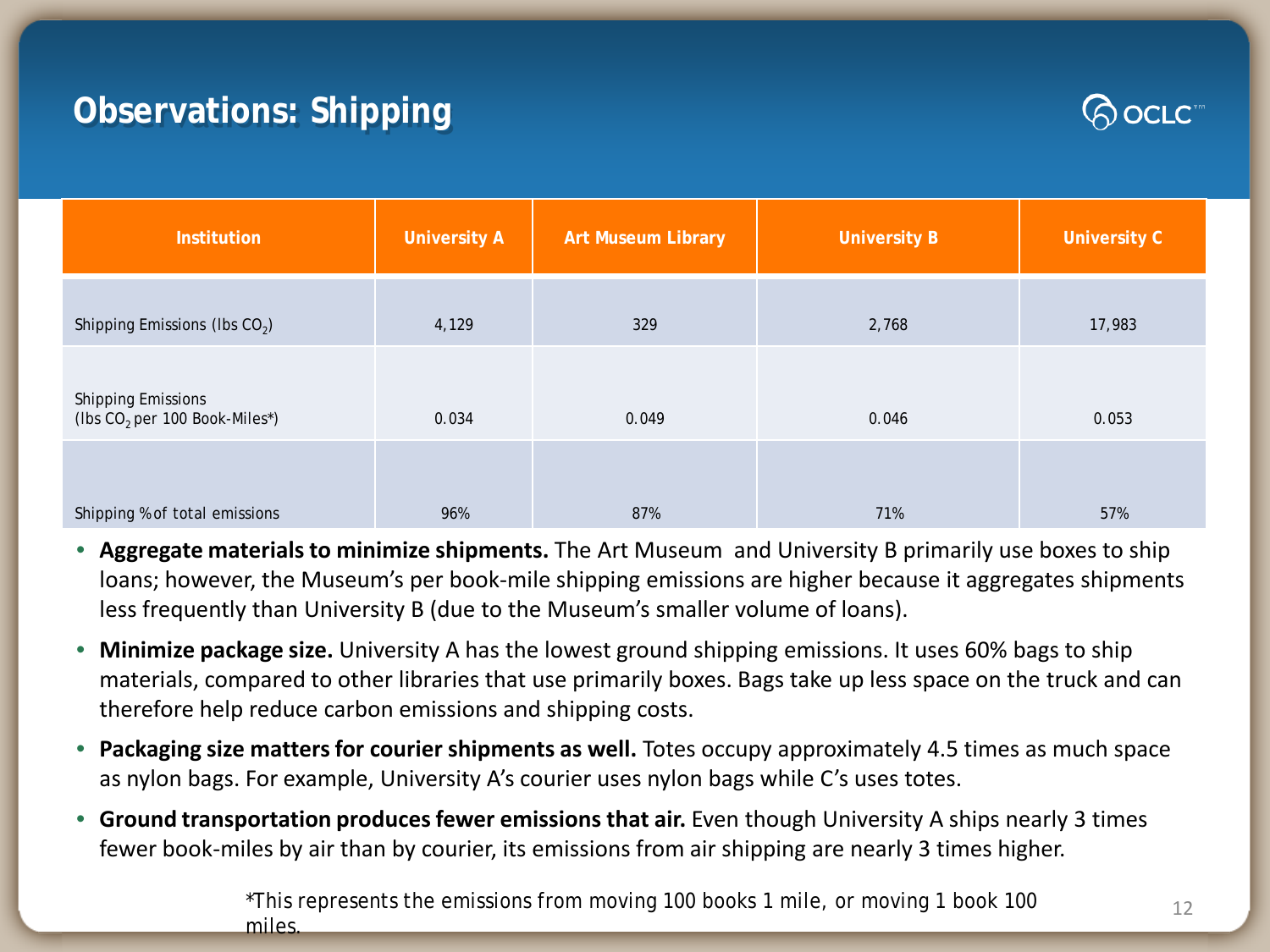## **Implications**



What the data tells us…

#### **Packaging impacts will be minimized by:**

- Reusing packaging materials (cuts footprint nearly in half!)
- Joining local consortia that use reusable totes and nylon or canvas bags that require no additional packaging
- Promoting reusability by using durable materials and handling them carefully will help others reduce their footprints

#### **Shipping impacts will be minimized by:**

- Using the smallest size packaging possible (right-sizing to loan materials)
- Sourcing books/materials from the nearest lenders
- Aggregating shipments (loans and returns) to same destination
- Using a low-impact mode of transportation (ground, not air)
- Choosing fuel-efficient vehicles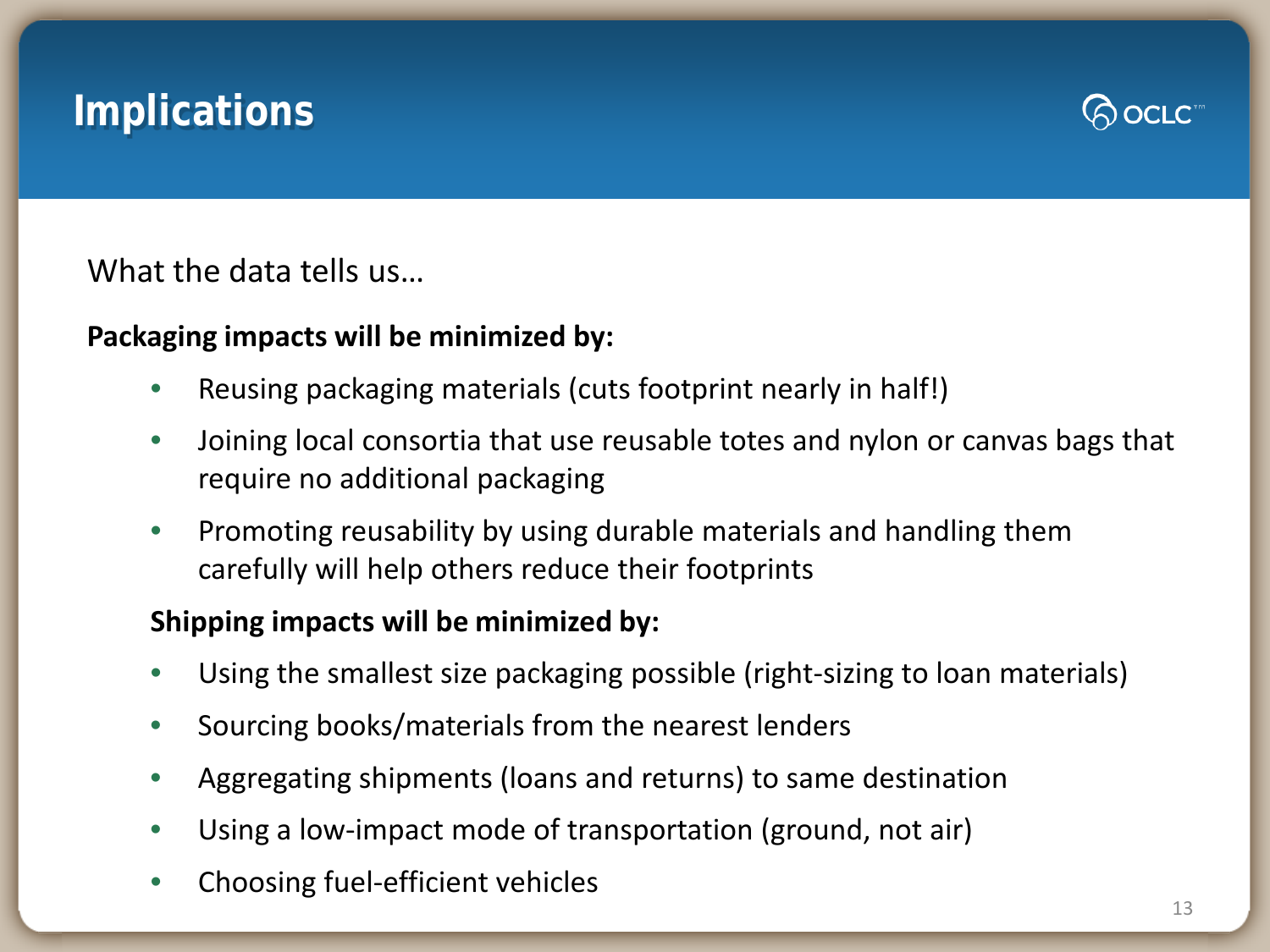## **Barriers to greening**



#### **Cost barriers:**

- Cost of greener (durable, recyclable, compostable) packaging materials limits their use
- Cost of overhead scanners limits ability to send articles electronically without printing
- Cost of recycled-content paper limits its use

#### **Operational barriers:**

- While return items are not time-sensitive and may be held and then bundled with loan items, loan items must be sent immediately, limiting their aggregation and requiring more shipments
- Fragile items require additional padding
- Lack of communication between mailroom and library makes reuse of packaging difficult
- Lack of storage space for used packaging materials discourages reuse
- The time it takes to preserve and reuse old packaging materials may outweigh the avoided costs of new packaging materials

#### **Systematic barriers:**

- Licensing agreements require that articles be printed prior to scanning electronically, resulting in unnecessary paper use
- Lack of system for sharing best practices
- Lack of incentives to improve environmental friendliness of activities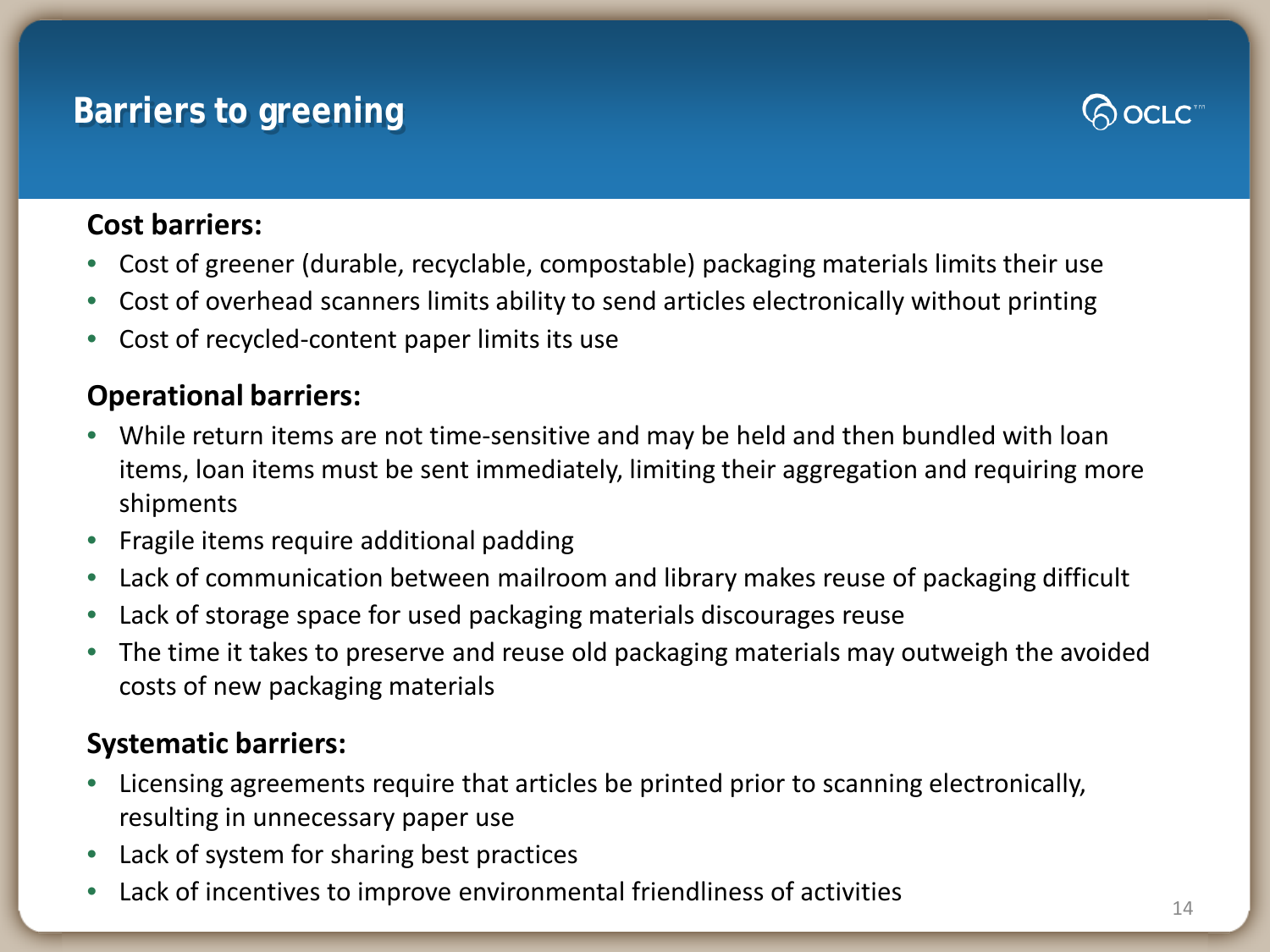## **Recommendations**



- **1. Implement the current best practices** of libraries surveyed
- 2. C**ommunicate**: set-up portal / listserv for sharing greening and best practice information
- **3. Consider launching a purchasing consortium** to lower costs of packaging materials, office copy paper, and overhead scanners
- **4. Team together to influence** 1) article subscription licensing agreements to allow e-sending without printing/rescanning, and 2) UPS/FedEx to use hybrid vehicles for shipments 3) courier services to implement logistics best practices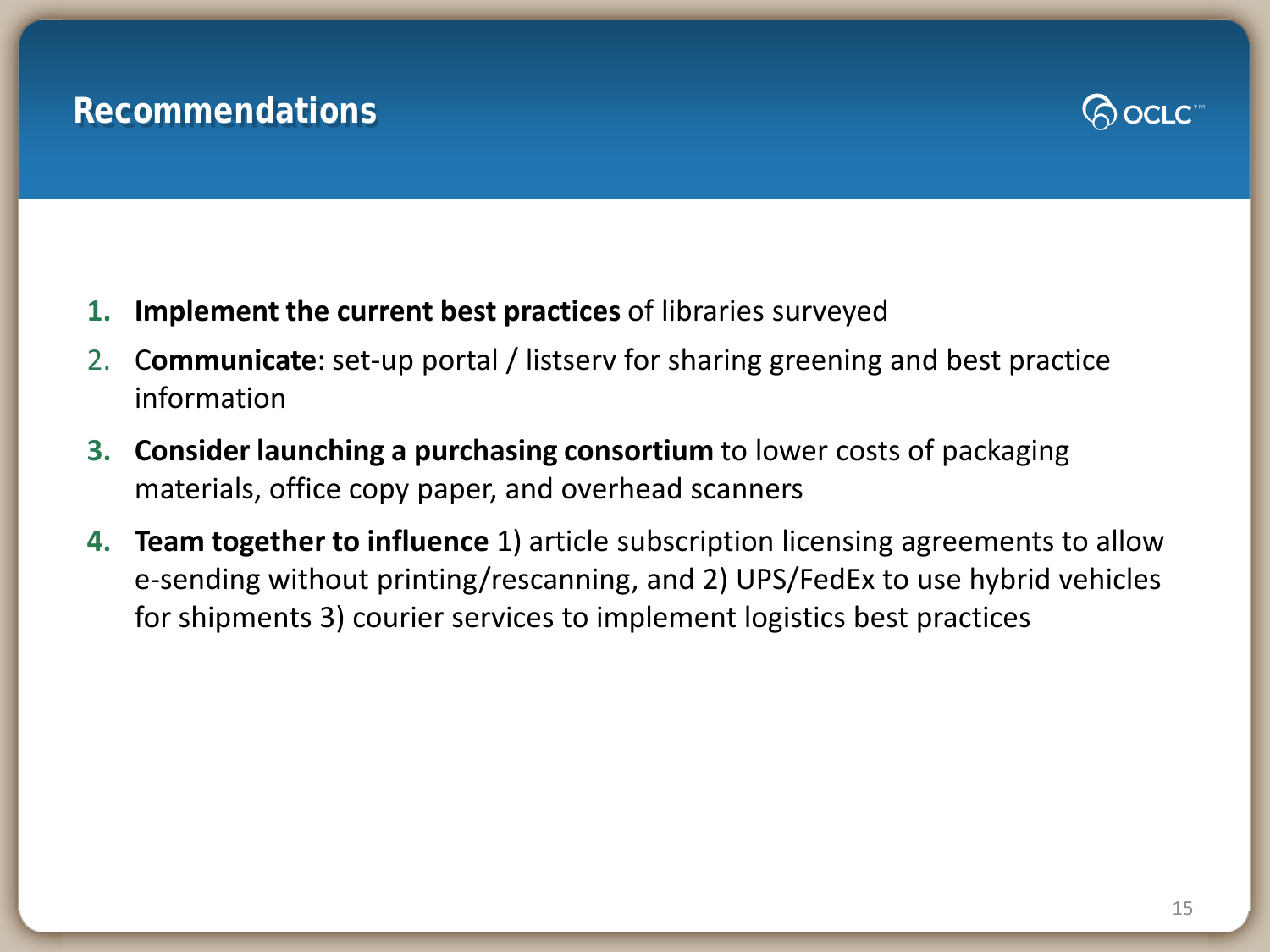## ILL Greening Toolkit



#### **ILL Best Practices Observed**

- •Packaging
- •Shipping
- •Office Paper Use

#### **Greening Checklist for Library Workplace**

- Reduce solid waste and recycle
- •Conserve energy
- •Conserve water
- Pollution
- prevention

#### **Additional Resources**

- •Comparison of Shipping Systems
- •List of additional resources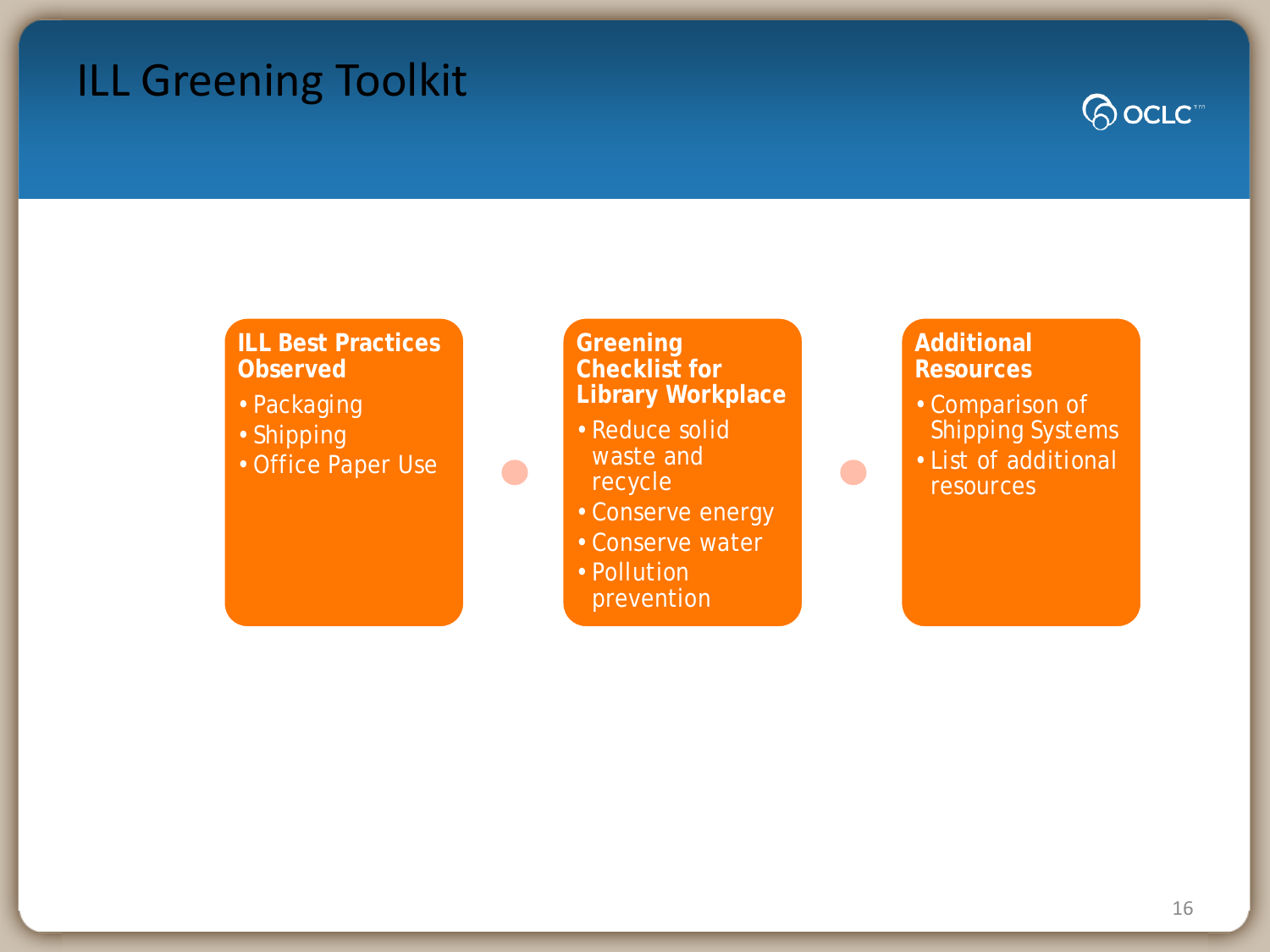## **Best practices observed: packaging (I)**



*GOAL: Reuse packaging materials, minimize their size and weight, and utilize materials with maximum post-consumer recycled content.*

#### **1. Reuse materials:**

- Sort materials that are received into "reuse", "recycle", and "trash" bins
- Collect used boxes and shipping materials from staff and other departments at the university (not just the library) for reuse

#### **2. Procure materials that are durable, contain recycled content, and are recyclable:**

- If it becomes necessary to purchase new materials, try to source materials that are durable, contain recycled-content, and are recyclable
- Cardboard mailers (e.g. U-Line Easy Fold) are recommended because they are durable, can be reused several times, contain 20-30% recycled content, and can be folded to the size of the item which reduces the volume of the package and the need for additional padding material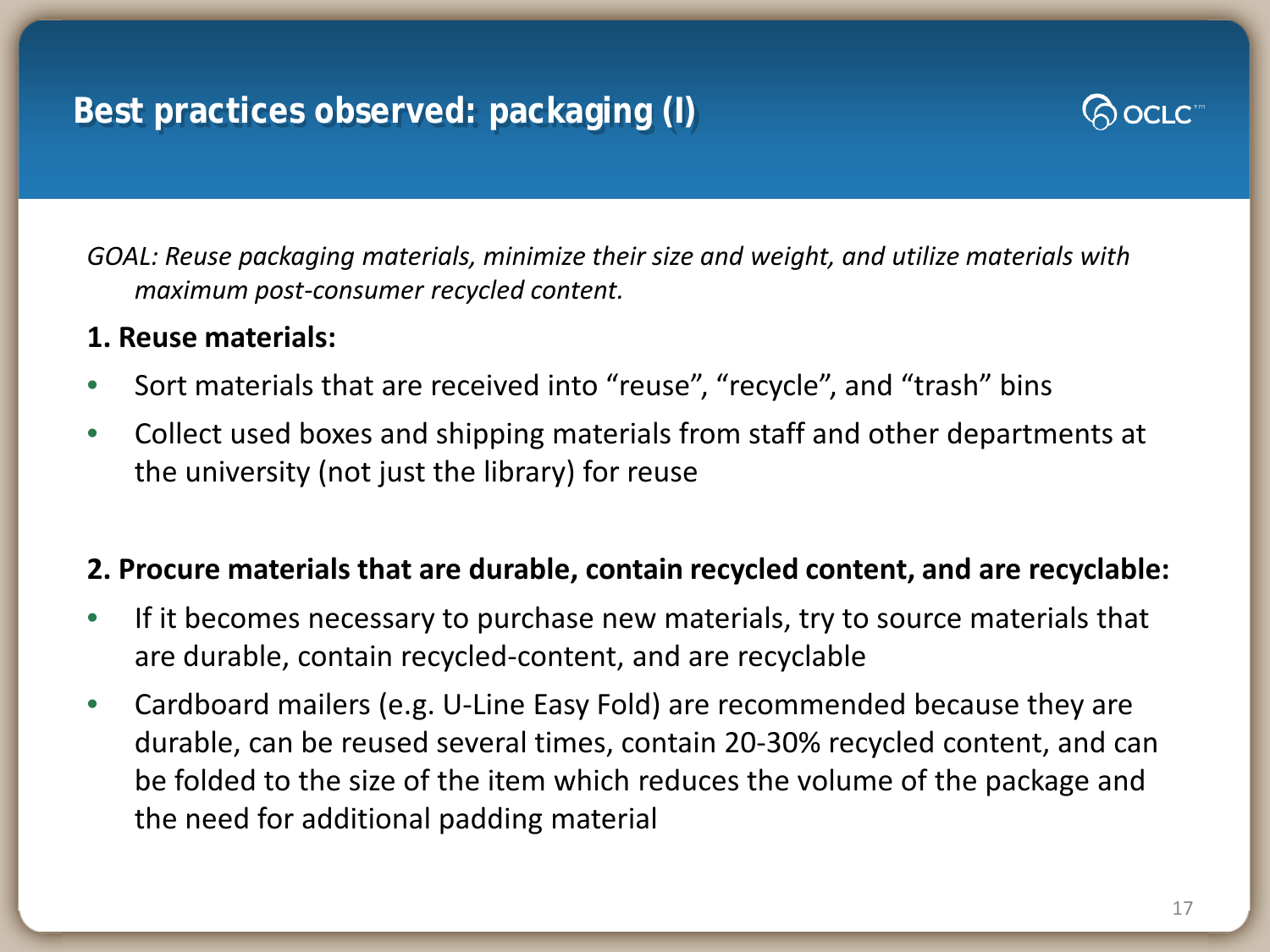## **Best practices observed: packaging (II)**

#### **3. Recycle materials at end of life:**

If material can no longer be reused, recycle whenever possible

#### **4. Other innovative practices:**

- If mailroom is separate from the library, ensure that there is communication so that library materials received can be reused by the mailroom in outgoing shipments
- If bundling books for shipments in bins/totes, use rubber bands rather than additional packaging
- If eliminating paper files from automating workflow, use freed-up space to store packaging materials
- Participate in a local delivery consortia; they are often cheaper, reduce book miles traveled, and do not require packaging other than a canvas bag or a paper routing slip rubberbanded to the books and dropped in reusable totes [Emory]

#### **5. Practices to avoid:**

- Avoid Styrofoam peanuts; they are not recyclable.
- Do not staple or rip open paper jiffy bags (they explode and can't be reused)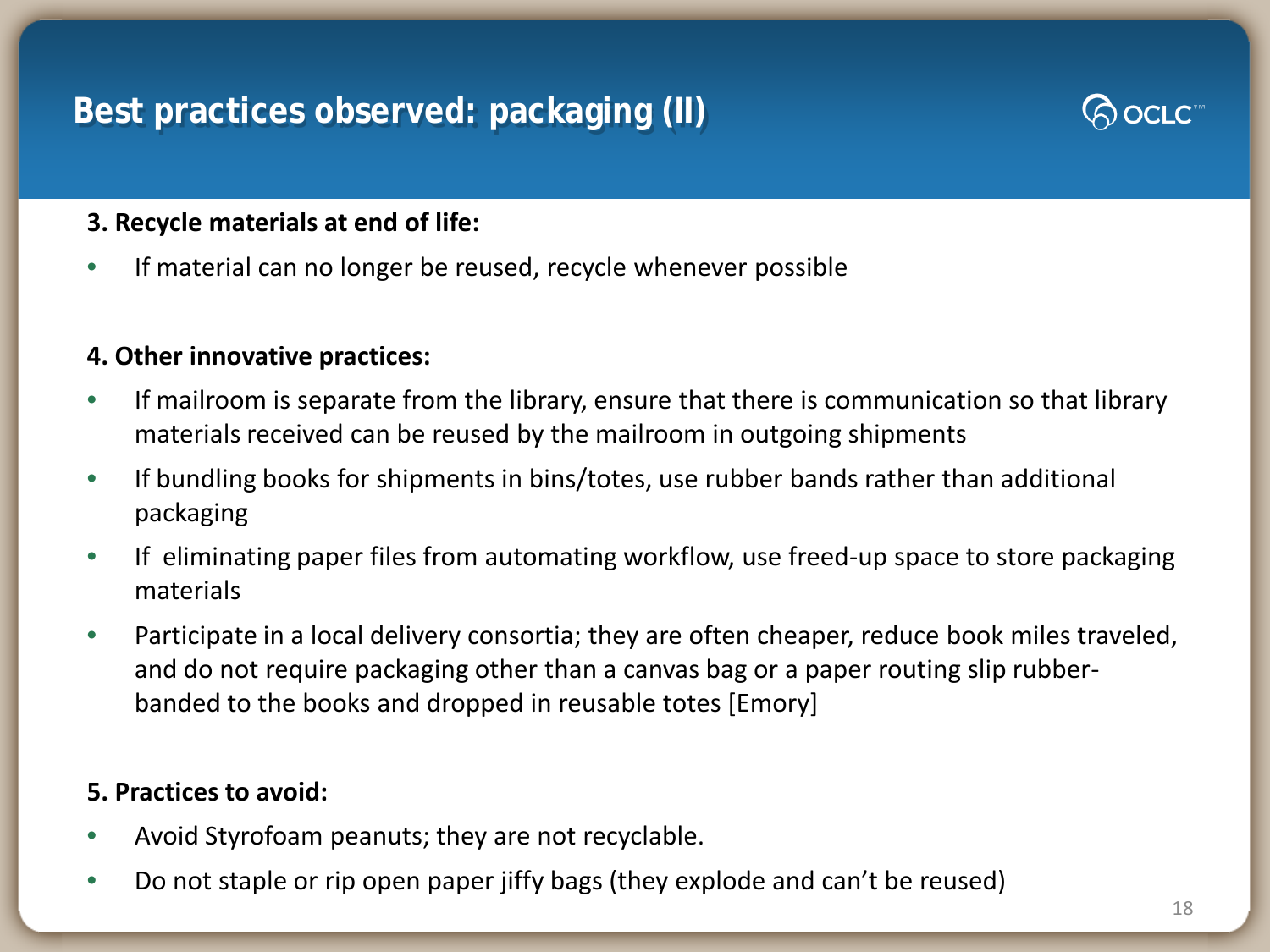## **Best practices observed: office paper use (I)**



*GOAL: Reduce, reuse, recycle, and procure sustainably*

- **1. Minimize use of paper**
- Verify availability of lending materials before printing any pick slips
- If borrowers do not use Ariel or Odyssey, send articles by email or temporary URL.
- When printing pick slips, book bands, and mailing labels, fit multiple to a page
- Press publishers and vendors to allow sending articles from e-journals without printing first
- Save microfilm/microfiche images to USB drives rather than printing
- Engage an ILL mentor to help maximize use of workflow automation tools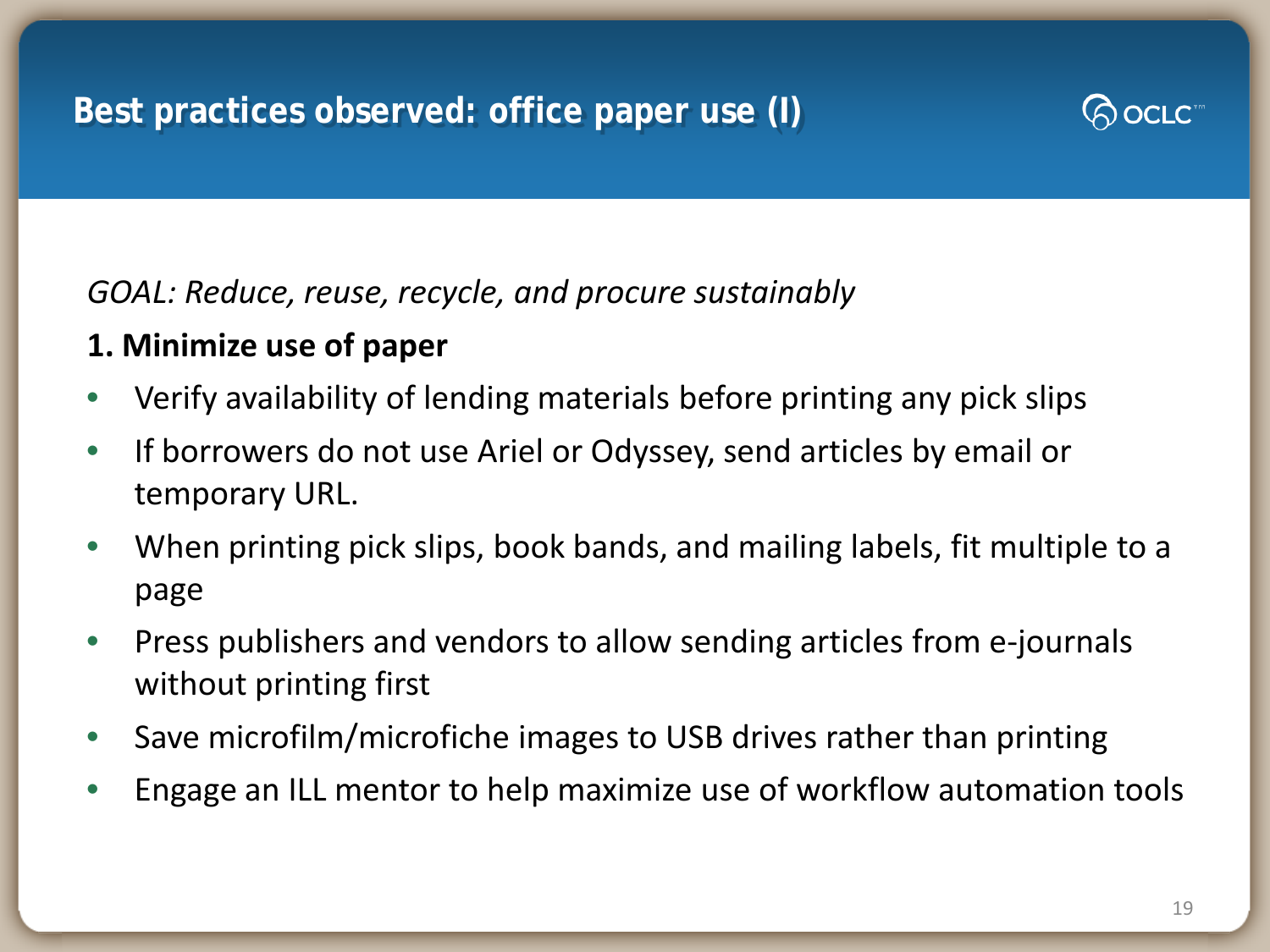## **Best practices observed: office paper use (II)**



#### **2. Reuse paper**

- Make photocopies on the back sides of scratch paper
- Reuse back side of scratch paper for notes (cut sheets in halves or quarters)
- Reuse pick slip as mailing record, book band, or return paperwork

### **3. Procure paper from sustainable sources**

- Maximize recycled content of paper purchased (30% post-consumer recycled content is often cost-neutral)
- Purchase FSC-certified paper when possible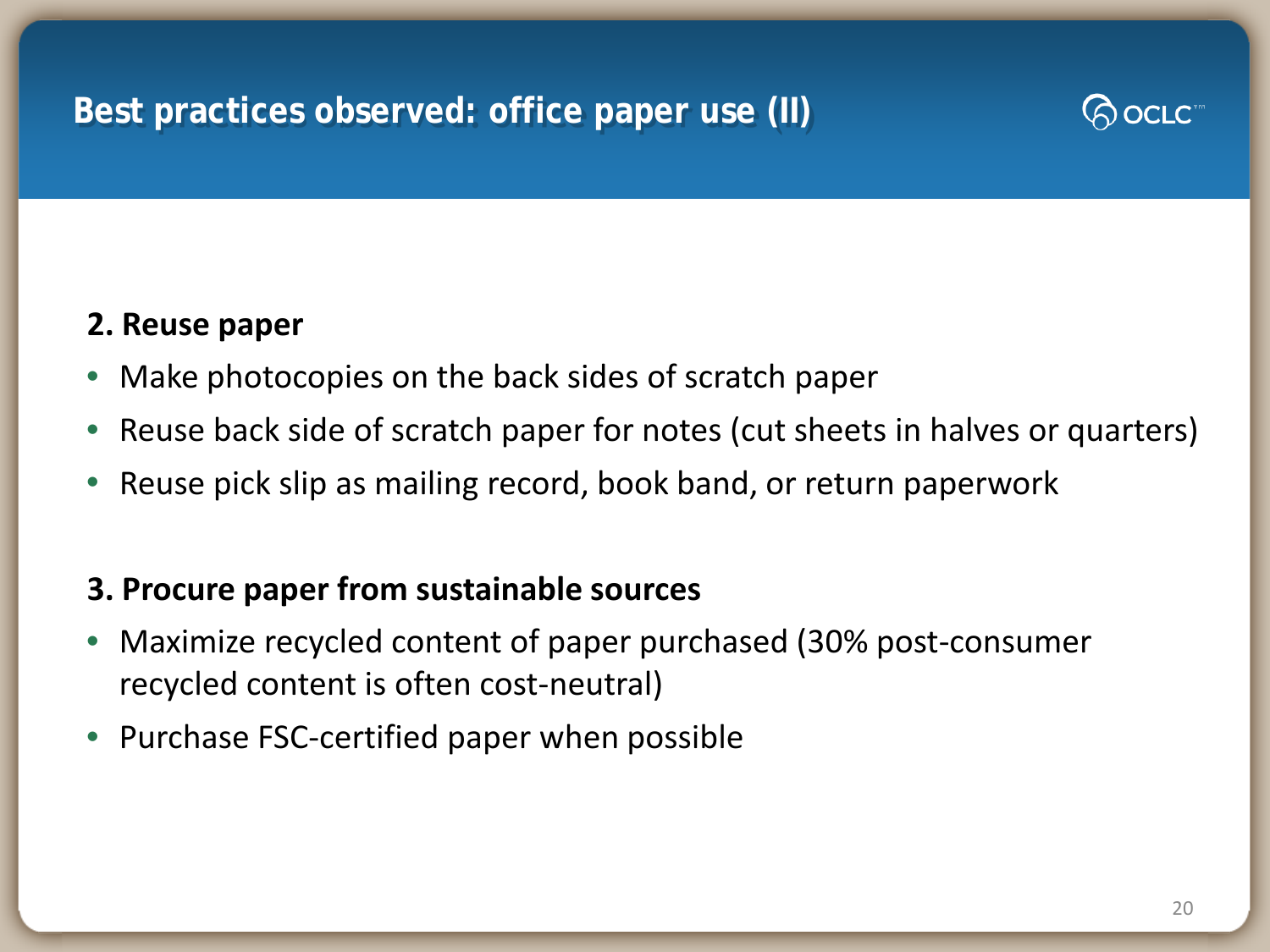# **Recommendations in a Nutshell**



- $Re$ -use > New
- Mailers > Boxes
- Ground > Air
- Near > Far
- Local courier > FedEx/UPS
- Aggregate > 1X1
- Nylon bags > plastic bins
- $\cdot$  30% recycled = new (\$-wise)